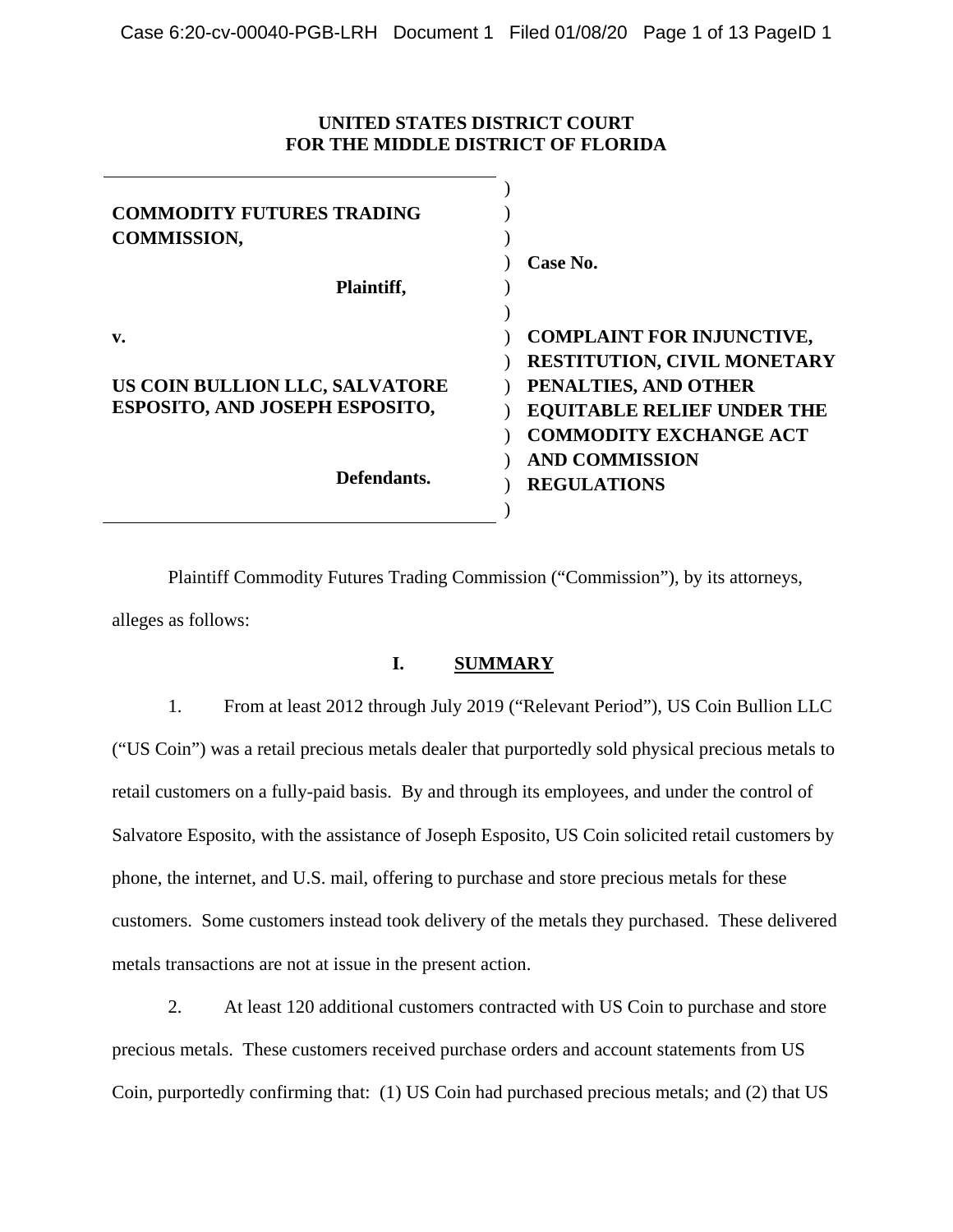Coin had arranged for the purchased metals to be stored at a depository. However, US Coin never purchased nor stored precious metals for these customers. Instead, Defendants misappropriated more than \$7.9 million in customer funds to pay for personal and business expenses; diverted funds invested by new customers to make Ponzi scheme-like payments to earlier customers who requested account withdrawals; and invested misappropriated customer funds in leveraged precious metals in separate accounts at a third-party precious metals dealer. Moreover, Defendants fabricated the purchase orders and account statements in an effort to prevent US Coin customers from learning that Defendants had misappropriated customer funds.

3. By virtue of this conduct and the conduct further described herein, Defendants have engaged, are engaging, or are about to engage in conduct in violation of Section  $6(c)(1)$  of the Commodity Exchange Act ("Act"), 7 U.S.C. § 9(1) (2012), and Commission Regulation ("Regulation") 180.1(a), 17 C.F.R. § 180.1(a) (2019).

4. At all relevant times, the acts and omissions of Salvatore and Joseph Esposito were committed within the scope of their employment, agency, or office with US Coin. Therefore, pursuant to Section  $2(a)(1)(B)$  of the Act, 7 U.S.C. §  $2(a)(1)(B)$  (2012), and Regulation 1.2, 17 C.F.R. § 1.2 (2019), US Coin is liable as a principal for the actions and omissions of Salvatore and Joseph Esposito in violation of the Act and Regulations.

5. At all times during the Relevant Period, Salvatore and Joseph Esposito were controlling persons of US Coin. Therefore, pursuant to Section 13(b) of the Act, 7 U.S.C. § 13c(b) (2012), Salvatore and Joseph Esposito are liable as a controlling person for the actions and omissions of US Coin in violation of the Act and Regulations.

6. Accordingly, pursuant to Section 6c of the Act, 7 U.S.C. § 13a-1(a) (2012), the Commission brings this action to enjoin Defendants' unlawful acts and practices, to compel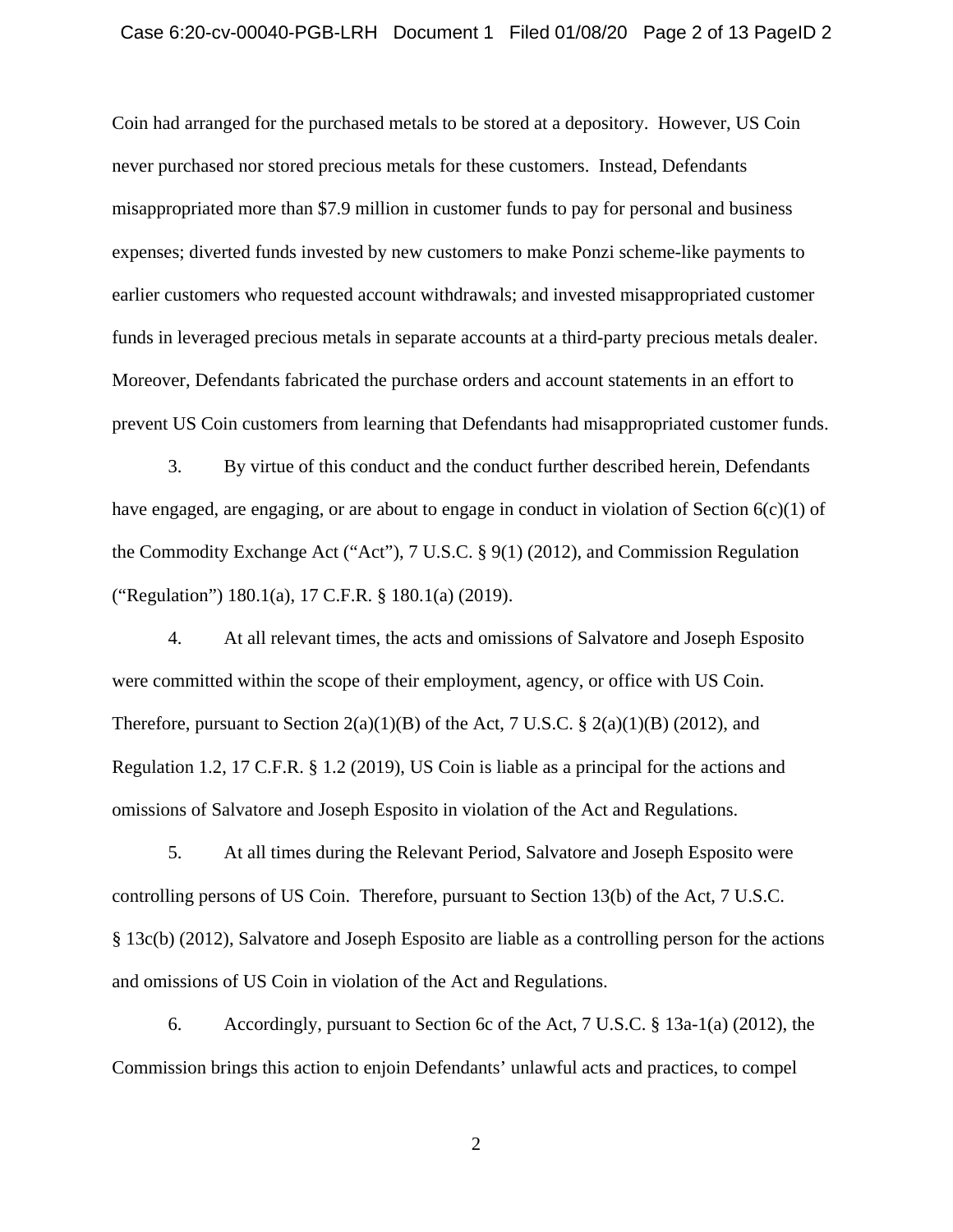#### Case 6:20-cv-00040-PGB-LRH Document 1 Filed 01/08/20 Page 3 of 13 PageID 3

compliance with the Act and Regulations, and to further enjoin Defendants from engaging in any commodity-related activity.

7. In addition, the Commission seeks civil monetary penalties, restitution, and remedial ancillary relief, including but not limited to, trading and registration bans, disgorgement, rescission, pre-judgment and post-judgment interest, and such other relief as the Court may deem necessary and appropriate.

#### **II. JURISDICTION AND VENUE**

8. This Court has jurisdiction over this action under 28 U.S.C. § 1331 (2012) (federal question jurisdiction) and 28 U.S.C. § 1345 (2012) (district courts have original jurisdiction over civil actions commenced by the United States or by any agency expressly authorized to sue by Act of Congress). Section  $6c(a)$  of the Act, 7 U.S.C. § 13a-l(a) (2012), authorizes the Commission to seek injunctive relief against any person whenever it shall appear that such person has engaged, is engaging, or is about to engage in any act or practice that violates any provision of the Act or any rule, regulation, or order promulgated thereunder.

9. Venue properly lies with this Court pursuant to Section 6c of the Act because Defendants are found in, inhabit, or transact business in this District, or the acts and practices in violation of the Act and Regulations occurred, or are occurring, or are about to occur within this District, among other places.

#### **III. PARTIES**

#### **A. Plaintiff**

10. Plaintiff **Commodity Futures Trading Commission** is an independent federal regulatory agency charged by Congress with the administration and enforcement of the Act, and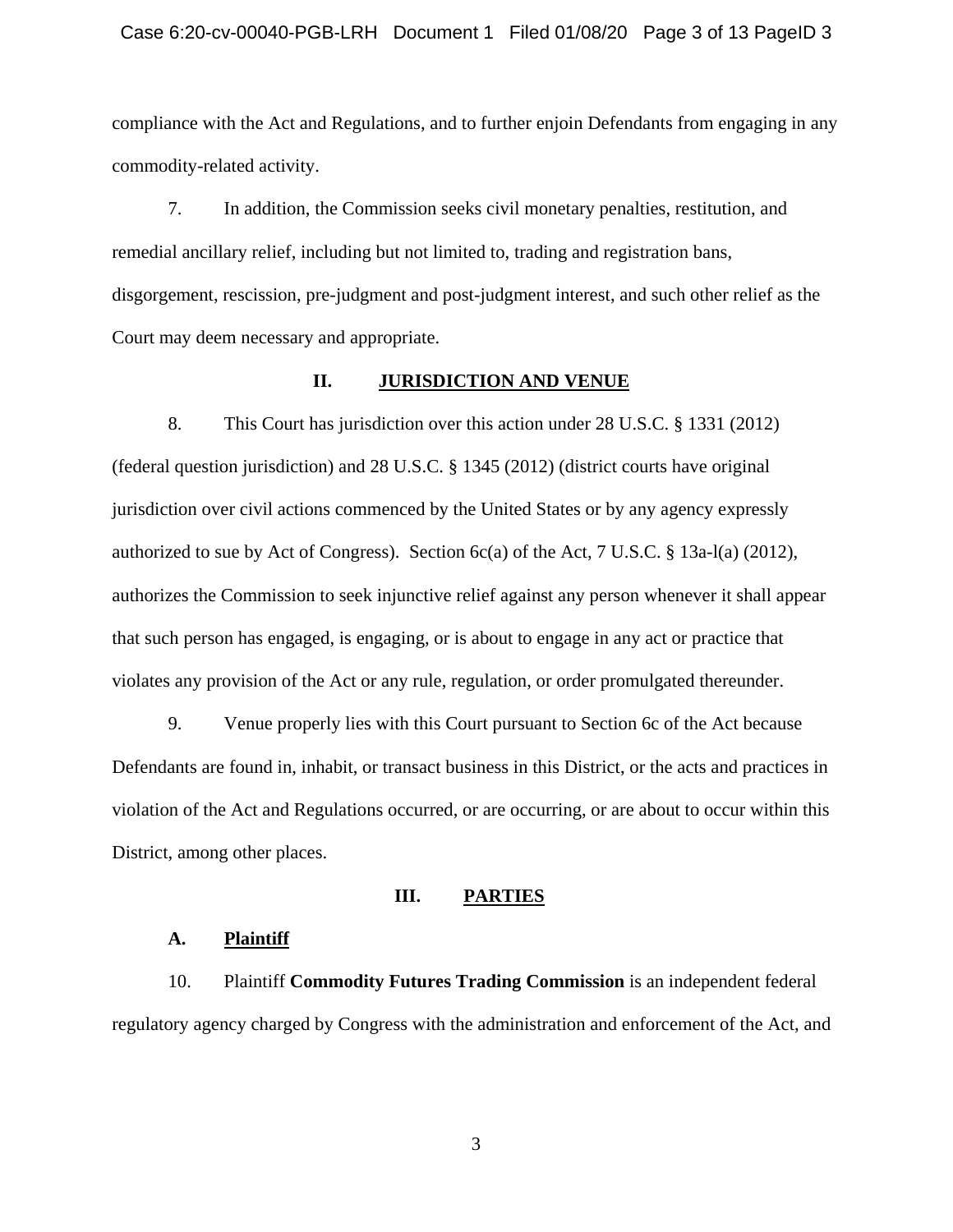the Regulations promulgated thereunder. The CFTC maintains its principal office at Three Lafayette Centre, 1155 21<sup>st</sup> Street N.W., Washington, DC 20581.

### **B. Defendants**

11. **US Coin Bullion LLC** is a Florida Corporation formed in 2012, with its principal place of business at 250 North Orange Avenue, Suite 500, Orlando, FL 32801. US Coin held itself out to the public as a precious metals broker that would sell physical precious metals to retail customers and store such metals on their behalf. US Coin solicited customers via phone, the internet, and U.S. mail. US Coin has never been registered with the Commission.

12. **Salvatore Esposito** is an individual residing in Orlando, FL. During the Relevant Period, he was the Manager and sole officer of US Coin. He was responsible for co-managing operations at US Coin with his brother, Joseph Esposito. In 2001, the National Association of Securities Dealers ("NASD") barred Salvatore Esposito from association with any NASD member in any capacity, after finding that he "had an imposter . . . sit for and complete the Series 7 exam . . . and provided the NASD Staff with false, deceptive, inaccurate or incomplete testimony during an on the record interview." He has never been registered with the Commission.

13. **Joseph Esposito** is an individual residing in Orlando, FL, and the brother of Salvatore Esposito. During the Relevant Period, he assisted Salvatore Esposito in operating US Coin. He has never been registered with the Commission.

### **IV. FACTS**

14. US Coin was formed in February 2012. As of March 2012, Salvatore Esposito was its sole officer, director, and agent. Salvatore Esposito also opened bank accounts in the name of US Coin.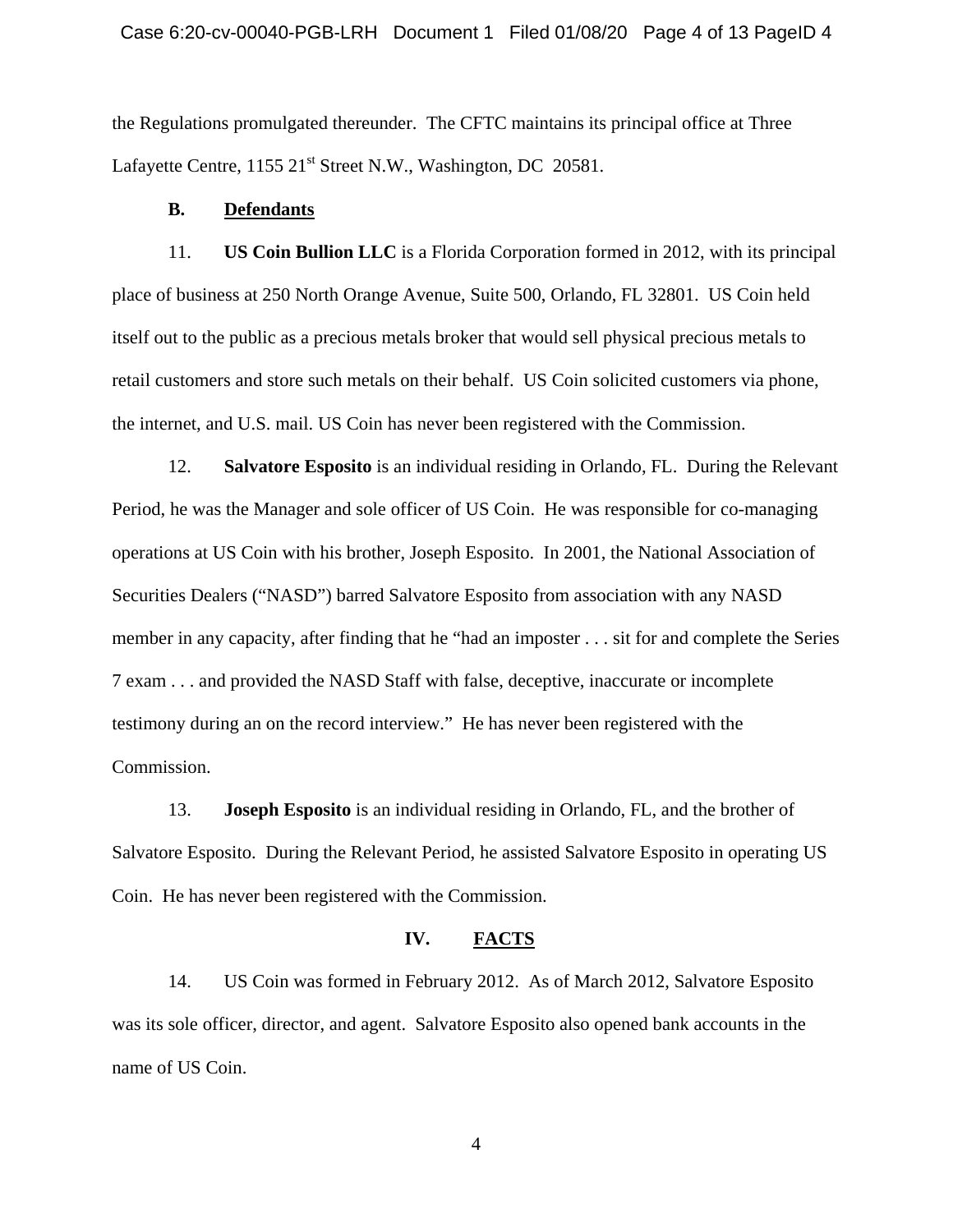15. On or before March 2012, Joseph Esposito began assisting Salvatore Esposito in the operation of the US Coin business. In March 2012, Joseph Esposito filed multiple corporate documents with the Florida Secretary of State on behalf of US Coin. Joseph Esposito identified himself in these documents as an authorized representative of US Coin.

16. During the Relevant Period, US Coin, by and through Salvatore and Joseph Esposito, and other employees and agents, solicited members of the general public throughout the United States to engage in fully-paid precious metals transactions. In its solicitations to customers, US Coin offered the opportunity to purchase physical metals such as gold, silver, platinum, and palladium. US Coin charged customers commissions and/or fees for these transactions.

17. During the Relevant Period, US Coin, by and through Salvatore and Joseph Esposito, and other employees and agents, obtained more than \$7.9 million from approximately 120 customers for the purported purpose of investing in precious metals. Defendants misappropriated all of the customer funds they received and customers received no metals.

18. As part of their scheme, Defendants used the U.S. mail or other instrumentalities of interstate commerce, including telephone and internet, to: (1) receive funds from customers; (2) disseminate marketing documents to actual and potential customers; and (3) disseminate contracts containing false statements to actual and potential customers.

19. Customers ostensibly purchased physical metals with US Coin in multiple ways. They could open and fund an account at the company's web site, https://uscoinbullion.com. US Coin also received funds from customers via checks in the U.S. mail, interstate wires, and credit card payments.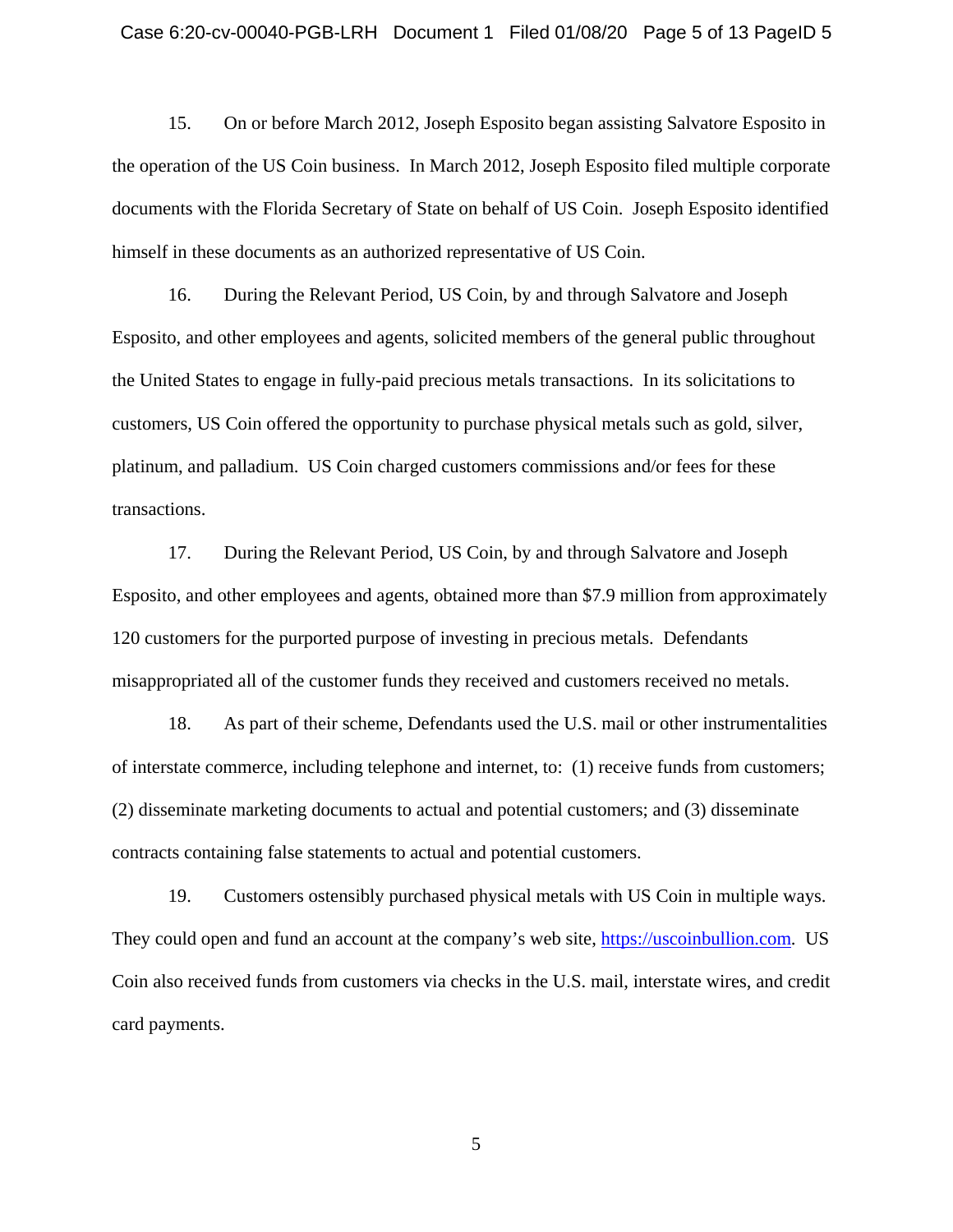20. Some customers took immediate delivery of the metals they purchased. The delivered metals transactions are not at issue in the present action.

21. At least one hundred twenty additional customers agreed not to take physical delivery of the metals they purchased. These customers signed a contract with US Coin, which stated that US Coin would deliver the customer's metals to a depository. US Coin provided each customer with a purchase order that confirmed the alleged purchase of precious metals, and identified the depository at which the metals would be held. Subsequently, US Coin sent each customer regular account statements that included the current purported value of the precious metals US Coin had allegedly purchased for them.

22. US Coin did not purchase any physical metals for these customers. Instead, Respondents misappropriated all of the customers' money, totaling more than \$7.9 million.

23. A significant amount of the misappropriated funds were used by Defendants, for their own benefit, to invest in silver and other precious metals on a leveraged basis at a thirdparty precious metals dealer ("Dealer"). In 2014, an associate of Salvatore and Joseph Esposito ("Person A"), acting on the Espositos' behalf, opened an account at Dealer in the name of a Florida company that Person A owned ("Company A"). Salvatore and Joseph Esposito caused millions of dollars in customer funds to be transferred from US Coin to Company A's account at Dealer. US Coin customer funds were used to finance leveraged metals investments in the Company A account at Dealer, and to pay Dealer interest charges and other fees. Ultimately, Defendants lost all of the misappropriated customer money that they had transferred to Dealer.

24. Defendants also misappropriated customer money for other purposes, including the payment of the personal expenses of Salvatore Esposito, the salaries of Salvatore and Joseph Esposito, and the business expenses of US Coin. Moreover Defendants diverted funds received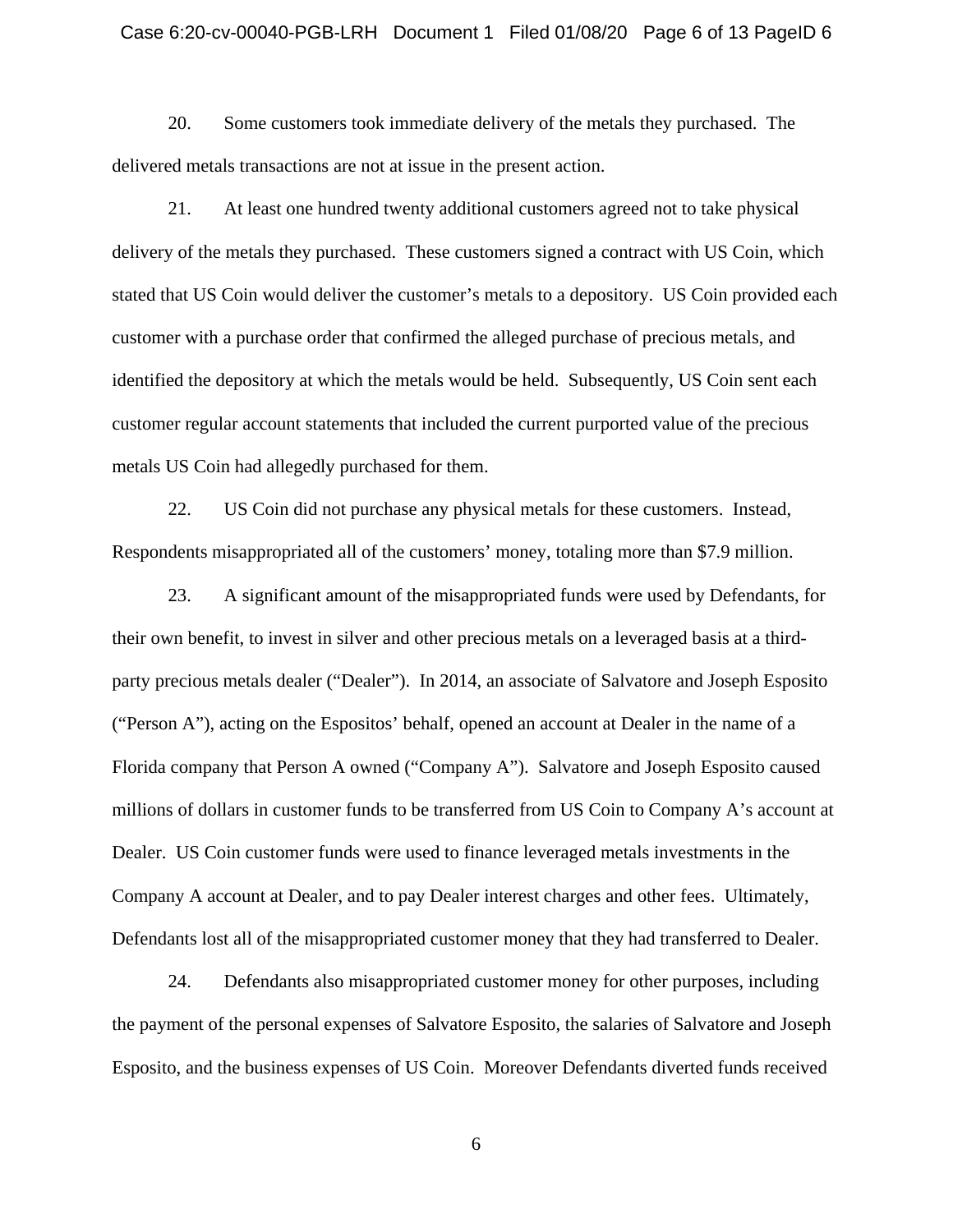from new customers to make Ponzi scheme-like payments to earlier customers who requested refunds and/or wished to sell their metals back to US Coin.

25. Defendants did not obtain permission from US Coin customers to transfer customer funds to the Company A account at Dealer. Defendants also did not tell US Coin customers that the misappropriated funds had been lost through poor investments at Dealer. Instead, throughout the Relevant Period, Defendants continued to send US Coin customers falsified account statements that purported to show the present value of the fully-paid metals that Defendants represented they had purchased. Accordingly, throughout the Relevant Period, these US Coin customers believed that US Coin had arranged to purchase and store metals for them.

26. Additionally, Defendants falsely stated in many of the US Coin purchase orders that Company A would be the depository for precious metals that customers bought from US Coin. Company A was not a depository, and no precious metals were ever shipped to Company A. During the Relevant Period, Company A's registered address was a personal residence in Florida that belonged to relatives of Person A. The first name of Company A consisted of three initials; these initials were chosen intentionally to match the name of a well-known depository located outside of Florida. Accordingly, most customers believed, incorrectly, that the wellknown depository held their metals.

27. This fraudulent scheme ended in July 2019, at which time Defendants had misappropriated all of their customers' money, totaling at least \$7,918,120.

28. At all times during the Relevant Period, Salvatore Esposito was the sole officer and director of US Coin. Together, Salvatore and Joseph Esposito managed the day to day operations, hired and trained sales persons, supervised the solicitation of retail customers, and engaged in such solicitations themselves. Salvatore Esposito controlled the bank accounts of US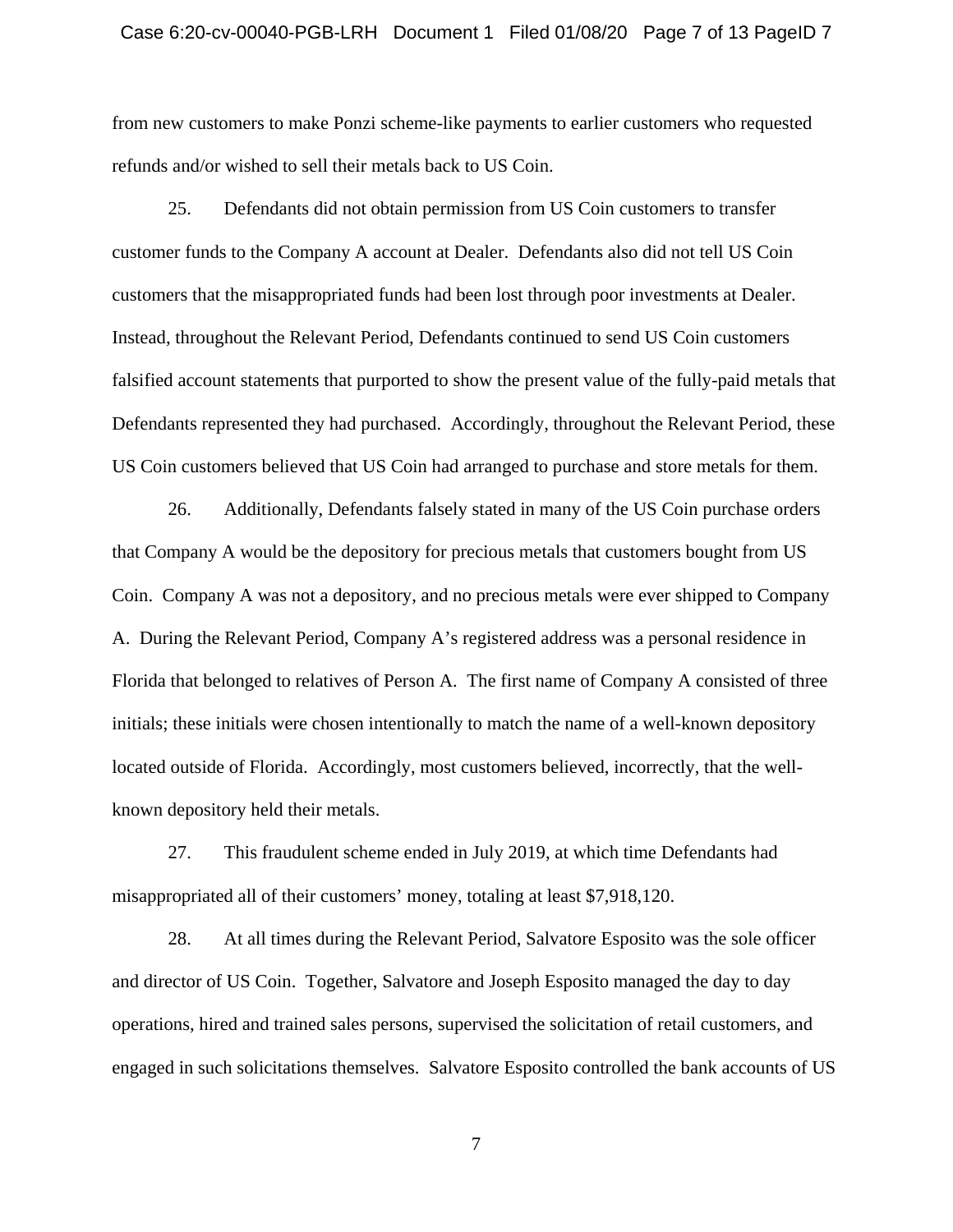Coin, was the ultimate decision maker, and controlled all aspects of US Coin's business.

Salvatore Esposito, with the assistance of Joseph Esposito, possessed both general control over US Coin's business and specific control over the conduct underlying US Coin's violations. Moreover, Salvatore and Joseph Esposito knew that the basic nature or essence of US Coin's business was in retail precious metals transactions. They further knew that US Coin neither purchased nor held actual physical precious metals for approximately 120 customers

### **V. CRIMINAL PROCEEDINGS**

29. On September 20, 2019, the United States Attorney for the Middle District of Florida filed an Information and separate Plea Agreements against Salvatore and Joseph Esposito. *See United States v. Salvatore Esposito and Joseph Esposito,* No. 6:10-cr-00208- CEM-DCI (M.D. Fla. Sept. 20, 2019), ECF Nos. 1, 3, 5. The Information charged Salvatore and Joseph Esposito with engaging in a conspiracy to commit mail and wire fraud, in violation of 18 U.S.C. § 1341 (2012).

30. The allegations set forth in the Information are substantially the same as the allegations set forth in this Complaint.

31. In a hearing on October 2, 2019, Magistrate Judge Daniel C. Irick issued a Report recommending that the guilty pleas and plea agreements signed by Salvatore and Joseph Esposito be accepted. *Esposito,* No. 6:19-cr-208-CEM-DCI (M.D. Fla. Oct. 2, 2019), ECF Nos. 18, 24.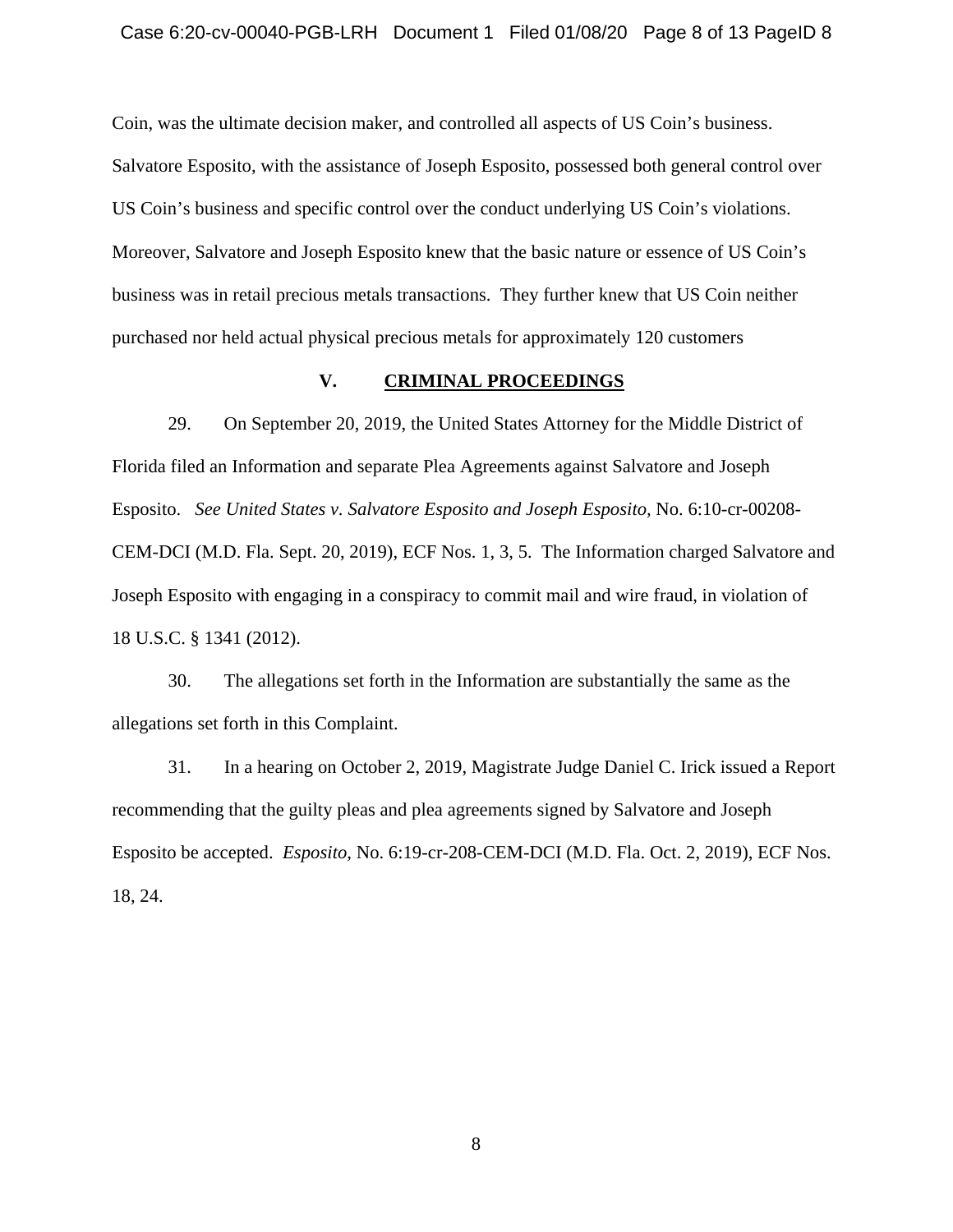### **VI. VIOLATIONS OF THE COMMODITY EXCHANGE ACT**

## **COUNT I**

# **Violations of Section 6(c)(1) of the Act, 7 U.S.C. § 9(1) (2012), and Regulation 180.1(a), 17 C.F.R. § 180.1(a) (2019) DECEPTIVE DEVICES OR CONTRIVANCES**

32. Paragraphs 1 through 31 of this Complaint are re-alleged and incorporated herein

### by reference.

33. 7 U.S.C. § 9(1) provides, in relevant part:

It shall be unlawful for any person, directly or indirectly, to use or employ or attempt to use or employ, in connection with any swap, or a contract of sale of any commodity in interstate commerce, or for future delivery on or subject to the rules of any registered entity, any manipulative or deceptive device or contrivance, in contravention of such rules and regulations as the Commission shall promulgate . . . .

34. 17 C.F.R. § 180.1(a) provides, in relevant part:

It shall be unlawful for any person, directly or indirectly, in connection with any swap, or contract of sale of any commodity in interstate commerce, or contract for future delivery on or subject to the rules of any registered entity, to intentionally or recklessly:

- (1) Use or employ, or attempt to use or employ, any manipulative device, scheme, or artifice to defraud;
- (2) Make, or attempt to make, any untrue or misleading statement of a material fact or to omit to state a material fact necessary in order to make the statements made not untrue or misleading;
- (3) Engage, or attempt to engage, in any act, practice, or course of business, which operates or would operate as a fraud or deceit upon any person . . . .
- 35. During the Relevant Period, Defendants intentionally or recklessly used or

employed manipulative or deceptive devices or contrivances, in connection with contracts of sale

of any commodity in interstate commerce, including, but not limited to,

- (a) Misappropriating customer funds provided for the purchase of precious metals;
- (b) Misrepresenting that US Coin would purchase and store precious metals at a depository on the customers' behalf; and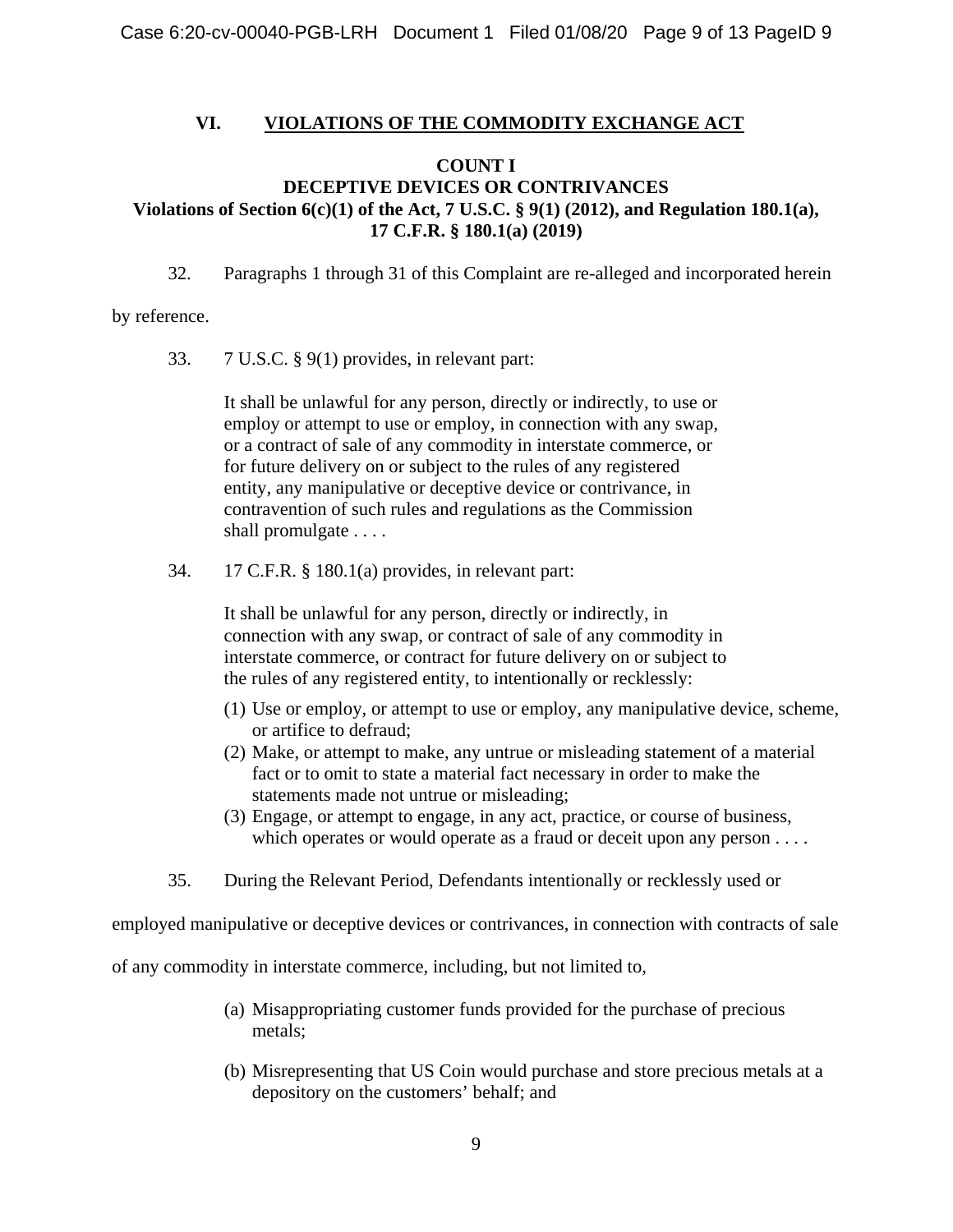(c) Sending customers falsified purchase orders and account statements, in which US Coin misrepresented that precious metals and been purchased and stored for these customers.

By this conduct, Defendants violated 7 U.S.C. § 9(1) and 17 C.F.R. § 180.1(a).

36. Each misappropriation and misrepresentation or omission of material fact, including, but not limited to, those specifically alleged herein, is alleged as a separate and distinct violation by Defendants of 7 U.S.C. § 9(1) and 17 C.F.R. § 180.1(a).

37. Each manipulative or deceptive device or contrivance, including but not limited to those specifically alleged herein, is alleged as a separate and distinct violation of 7 U.S.C. § 9(1) and 17 C.F.R. § 180.1(a).

38. Salvatore and Joseph Esposito directly or indirectly controlled US Coin and did not act in good faith, or knowingly induced, directly or indirectly, the acts constituting US Coin's violations of 7 U.S.C. § 9(1) and 17 C.F.R. § 180.1(a). Therefore, pursuant to Section 13(b) of the Act, 7 U.S.C. § 13c(b) (2012), Salvatore and Joseph Esposito are liable for each of US Coin's violations of 7 U.S.C. § 9(1) and 17 C.F.R. § 180.1(a) as a controlling persons of US Coin.

39. The acts and omissions of Salvatore and Joseph Esposito, as described in this Complaint, were done within the scope of their employment and/or agency with US Coin. Therefore, pursuant to Section  $2(a)(1)(B)$  of the Act, 7 U.S.C §  $2(a)(1)(B)$  (2012) and Regulation 1.2, 17 C.F.R. § 1.2 (2019), US Coin is liable as a principal for each act, omission, or failure of Salvatore and Joseph Esposito constituting violations of 7 U.S.C. § 9(1) and 17 C.F.R. § 180.1(a).

#### **VII. RELIEF REQUESTED**

WHEREFORE, the Commission respectfully requests that this Court, as authorized by Section 6c of the Act, 7 U.S.C. § 13a-1 (2012), and pursuant to its own equitable powers, enter: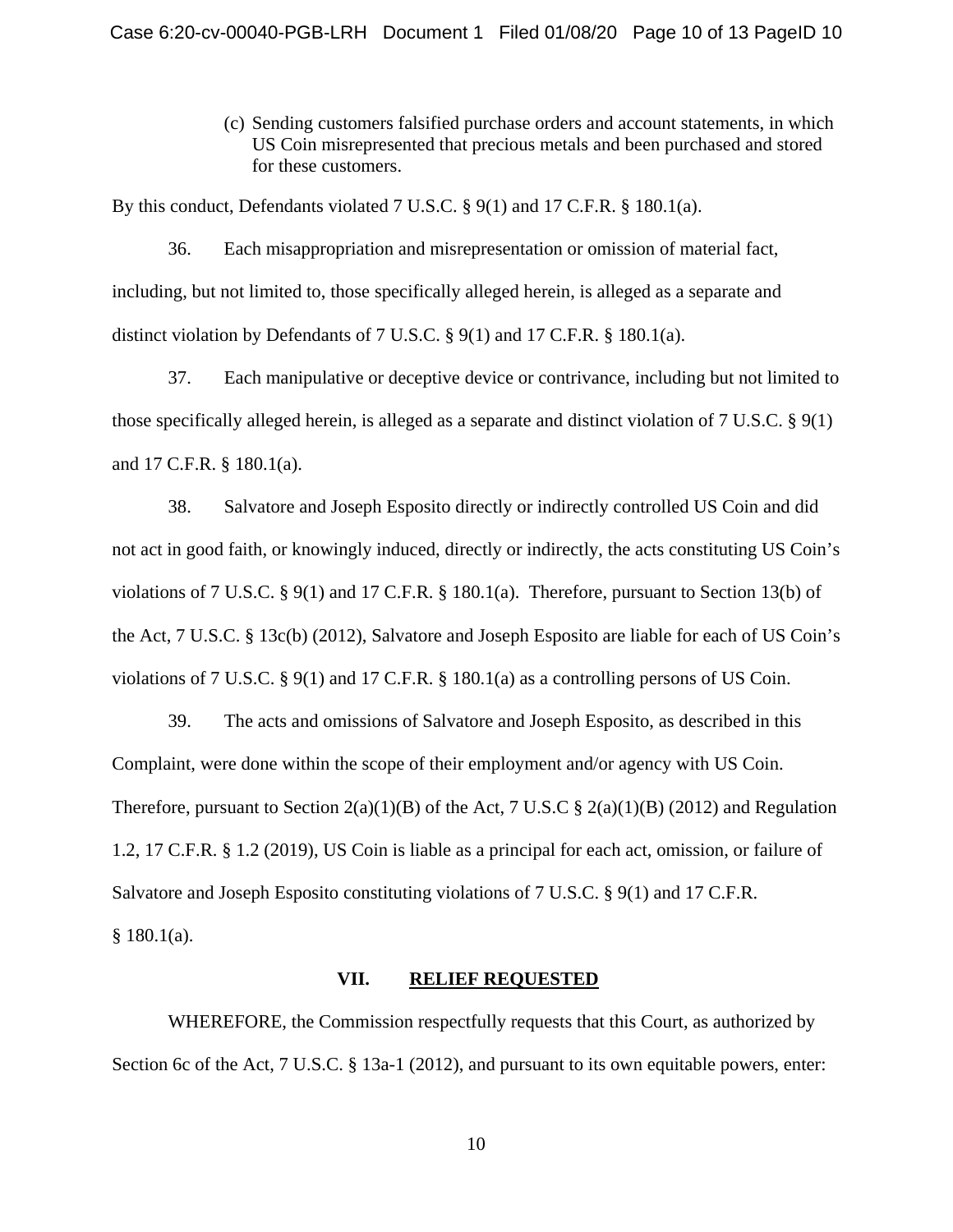A. An order finding that Defendants violated Section  $6(c)(1)$  of the Act, 7 U.S.C. § 9(1) (2012), and Regulation 180.1(a), 17 C.F.R. § 180.1(a) (2019).

B. An order of permanent injunction permanently restraining, enjoining, and prohibiting Defendants, and any other person or entity associated with them, from engaging in conduct in violation of 7 U.S.C.  $\S$  9(1) and 17 C.F.R.  $\S$  180.1(a).

C. An order of permanent injunction prohibiting Defendants, and any other person or entity associated with them, from directly or indirectly:

- (i) Trading on or subject to the rules of any registered entity (as that term is defined in Section 1a(40) of the Act,  $7 \text{ U.S.C. }$   $\frac{8}{9}$  1a(40) (2012));
- (ii) Entering into any transactions involving "commodity interests" (as that term is defined in Regulation 1.3, 17 C.F.R. § 1.3 (2019)), for their own personal account or for any account in which they have a direct or indirect interest;
- (iii) Having any commodity interests traded on their behalf;
- (iv) Controlling or directing the trading for or on behalf of any other person or entity, whether by power of attorney or otherwise, in any account involving commodity interests;
- (v) Soliciting, receiving, or accepting any funds from any person for the purpose of purchasing or selling any commodity interests;
- (vi) Applying for registration or claiming exemption from registration with the Commission in any capacity, and engaging in any activity requiring such registration or exemption from registration with the Commission,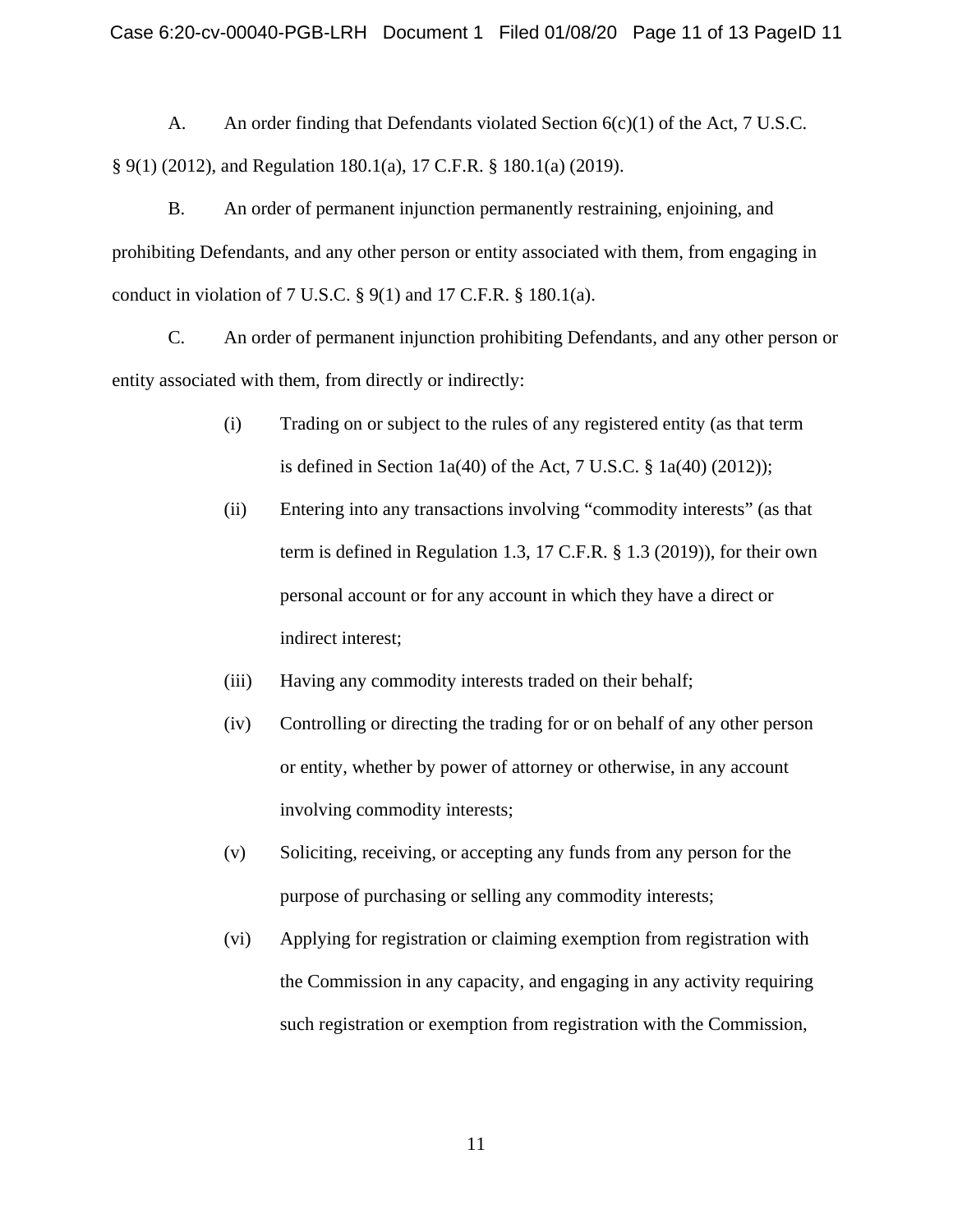except as provided for in Regulation 4.14(a)(9), 17 C.F.R.  $§$  4.14(a)(9) (2019); and

(vii) Acting as a principal (as that term is defined in Regulation 3.1(a), 17 C.F.R. § 3.1(a)) (2019), agent, or any other officer or employee of any person registered, exempted from registration, or required to be registered with the Commission, except as provided for in Regulation 4.14(a)(9).

D. An order requiring that Defendants, as well as any successors, disgorge to any officer appointed or directed by the Court all benefits received from the acts or practices that constitute violations of the Act and Regulations as described herein, including, but not limited to, salaries, commissions, loans, fees, revenues and trading profits derived, directly or indirectly, plus pre-judgment interest thereon from the date of such violations, and post-judgment interest;

E. An order requiring Defendants and any of their successors to make full restitution to every person or entity whose funds Defendants received or caused another person or entity to received pursuant to such procedure as the Court may order, to every customer whose funds Defendants received or caused another person or entity to receive as a result of the acts and practices described herein which constitute violations of the Act and Regulations, pre-judgment interest from the date of such violations;

F. An order directing Defendants, as well as any successors, to rescind, pursuant to such procedure as the Court may order, all contracts and agreements, whether implied or express, entered into between them and any of the customers whose funds were received by them as a result of the acts and practices which constitute violations of the Act and Regulations, as described herein;